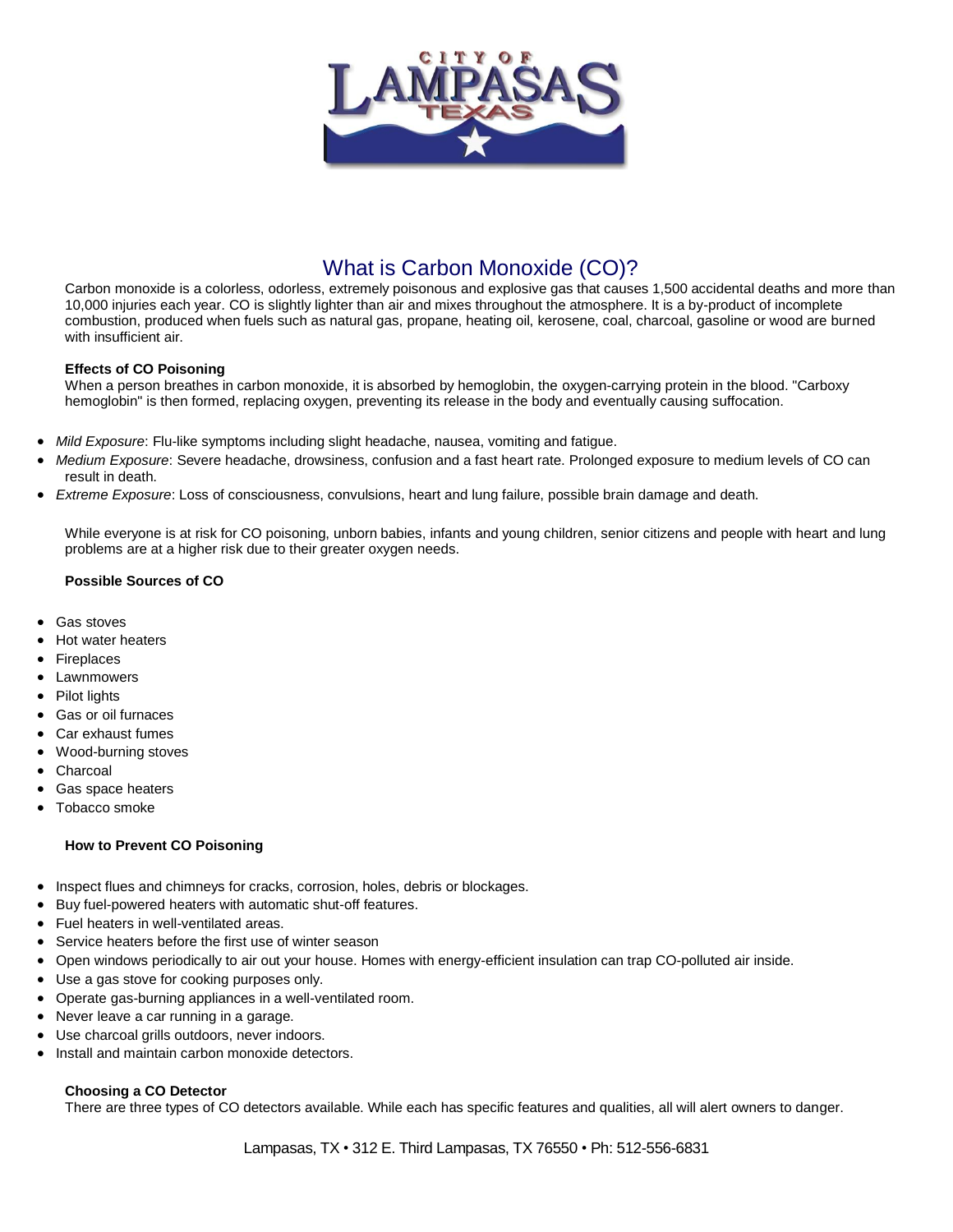# *Biomimetic CO Detector*

- Gel cell of synthetic hemoglobin absorbs CO.
- Combination battery and sensor module.
- Battery-sensor module must be replaced every two to three years, but the detector should last about 10 years.
- After an alarm, the sensor should clear itself within two to 48 hours when left in fresh air. If it is not cleared, it will sound again when put back in the detector. If the sensor does not clear itself after 48 hours, it must be replaced.

## *Semiconductor CO Detector*

- Plug-in model measures CO build-up on and electronic sensor.
- Highly selective to CO gas.
- Lasts from five to 10 years.

## *Electrochemical CO Detector*

- Fuel cell electro-chemical sensor.
- Eight-day data-logging memory records peak and accumulated CO levels.
- Responds differently to three levels of CO exposure.
- Self-powered-battery replacement is not required.
- Detector will last for at least five years.

For all CO detectors, a continuous siren signals a full alarm; a repetition of loud pulsating beeps means there is a CO build-up; and a short chirp every minute alerts you to a malfunction or low battery.

#### **Installing a CO Detector**

Install CO Detectors near bedroom areas and family rooms. Do not install them near air vents or fans. Place them in the center of the room where they can measure the overall general atmospheres. For extra protection, place one about 15 feet away from your home's heat source.

To avoid nuisance alarms, do not put a CO detector in the kitchen, garage, utility room, basement, bathroom or unventilated rooms where cleaning supplies are kept. Chemical fumes, humidity and very hot or very cold temperatures will affect the performance of a detector.

## **Look for These Features When Purchasing a Detector**

- Stops automatically within minutes when fresh air clears CO.
- Manual reset button and test button.
- Digital warning light and light to indicate power is on.
- Horn that sounds 85 decibels.
- Approval from a testing laboratory, such as Underwriters Laboratory.
- With plug-in models, power cord at least six feet long.
- Battery/sensor pack on battery-operated models that lasts a few years.
- For use in recreational vehicles, buy an AC model or 12-volt version.

#### **Maintenance and Testing**

Keep CO detectors dust free by vacuuming air vents regularly. Test CO Detectors each week simply by pressing the Test/Silence button to make sure that the alarm sounds. If the detector ever fails to test properly, have it repaired or replaced immediately.

## **If the Alarm Sounds ...**

*If the alarm sounds and anyone in the house has symptoms of CO Poisoning*

- $\circ$  Leave the house immediately and call 9-1-1 or an emergency response number.
- o Have someone contact the fire department and consult the local fuel company.